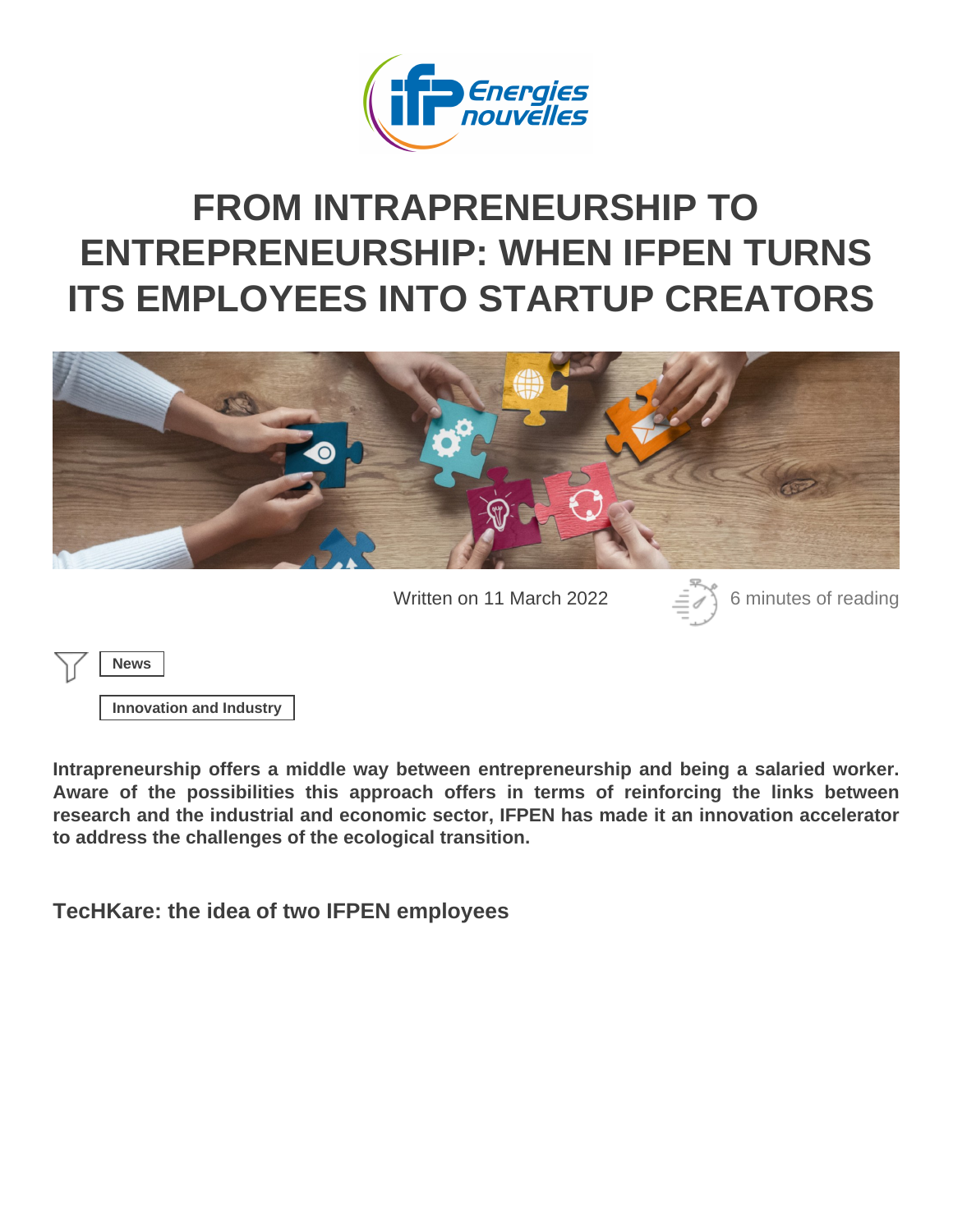#### For IFPEN's 2018 Innovation

Challenge, Bertrand Lecointe and Sandrine Debain, two employees with very different backgrounds – one is a mobility project manager and the other works in human resources – came up with the idea for a solution making it easier to move heavy loads in hospitals

As winners of the challenge, they were given access to IFPEN's resources (time and testing facilities) to study the technical feasibility of their idea and verify its market potential.

From value proposal to industrial product, via the MVP (Minimum Viable Product) phase and the creation of different proofs of concept (POC)\*, it took three years to finalize the OwlOne solution , a dedicated personal assistant to take the strain off stretcher bearers and protect them from musculoskeletal disorders . As the project advanced, the idea for a company took shape. [TecHKare](https://www.ifpenergiesnouvelles.com/article/techkare-revolutionne-deplacement-des-charges-lourdes-en-milieu-hospitalier) was created in 2021 to assemble and market OwlOne.

#### >> [Find out more about TecHKa](https://www.ifpenergiesnouvelles.com/article/techkare-revolutionizes-transport-heavy-loads-hospitals)re

\* The different stages of "Design Thinking", a methodology consisting in designing a product or service oriented towards the customer's needs and that the IFPEN incubator teaches its researchers who want to become entrepreneurs.

How did TecHKare come about? How does this example illustrate a form of entrepreneurship that is particularly interesting in terms of addressing the challenges of the expected societal transformation?

### IFPEN employees, innovation relays serving the energy transition

A technological research center, IFPEN is positioned at the crossroads of fundamental research and applied research . Consequently, from basic research to innovation, IFPEN employees like Bertrand Lecointe and Sandrine Debain can play a role, attentive to the needs of the market and in a position to propose the appropriate technological solutions. They can be likened to "relays" .

The innovation challenge: what exactly does it consist of?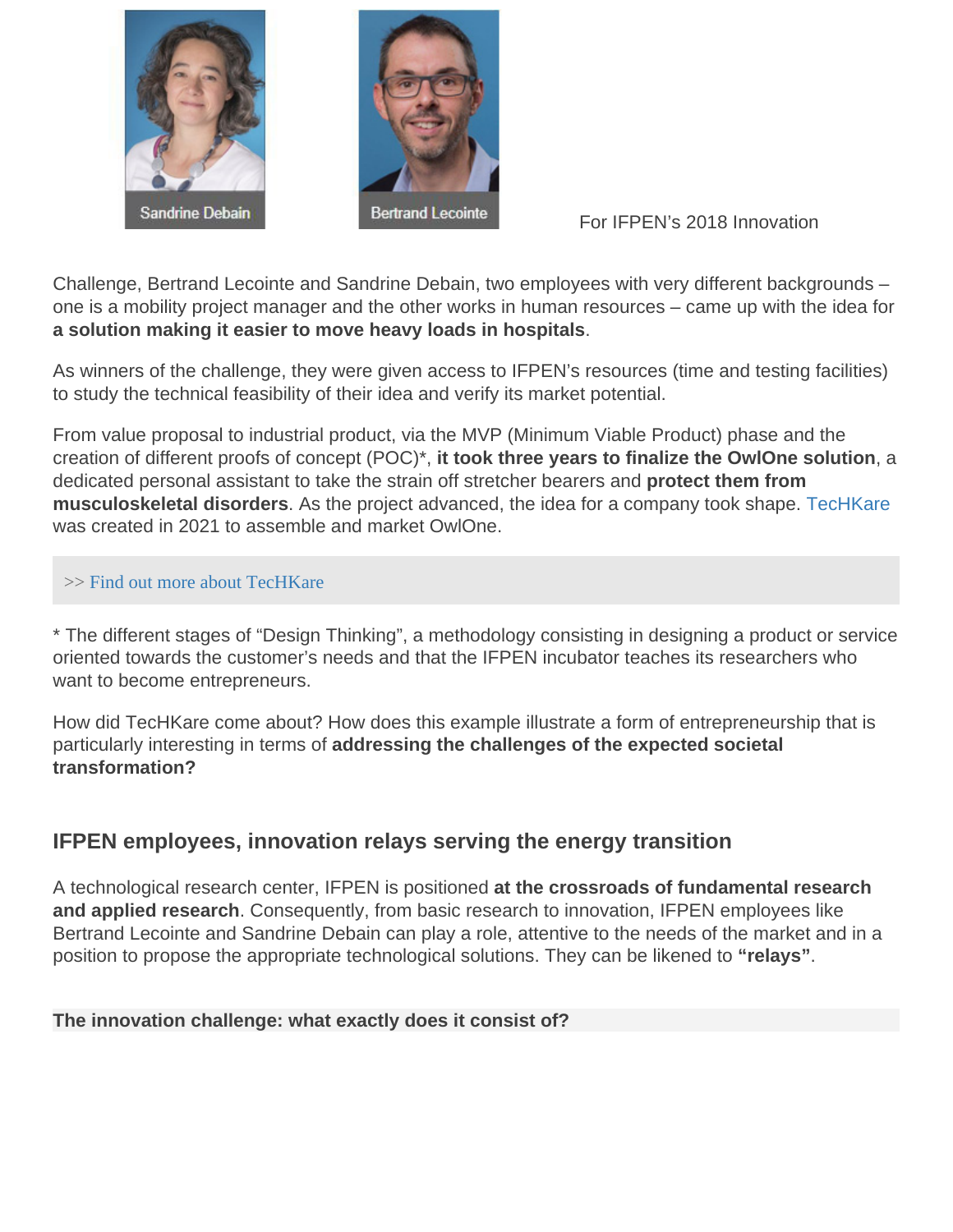IFPEN regularly organizes a challenge open to employees, IFP School students and employees of IFPEN Group subsidiaries, aimed at stimulating the company's innovation culture. In 2021, all five winning projects from the 2020 challenge were able to make progress: for several of them, testing and POC led to a partnership with an SME or an industrial group, or patents being filed. Alongside, a so-called "free creativity" approach is focused on the development of new skills, methodologies and experimental or digital tools.

Thanks to its spin-off system, IFPEN can enable project leaders like Bertrand Lecointe to create a startup. Alongside government mechanisms, it is a powerful tool that gives researchers time to "derisk" their project.

Thanks to the promotion of a strong entrepreneurial culture , IFPEN enables its researchers and employees to put their ideas to the market test and play the role of innovation relays. These relays thus help reinforce the links between research and the industrial and economic sector that are necessary for a market-oriented vision and the industrial development of the innovation.

Mechanisms making it possible to combine initiative and support

From inventor to entrepreneur , Bertrand Lecointe describes his journey:

Developing an idea at a research center like IFPEN has many advantages , particularly in terms of access to the skills and resources of the research divisions and support departments. For the POC stage, the divisions gave me the freedom to shake things up and move away from established processes .

A connected mobility company, [DriveQuant](https://www.ifpenergiesnouvelles.com/article/ifp-energies-nouvelles-launches-drivequant-start-connected-mobility-sector) is another example of an idea devised by engineers and taken forward beyond IFPEN's walls. The connection between the developments of the physical engine model and needs in the field of connected vehicles led two more researchers, Philippe Moulin and Olivier Grondin, to travel down the business startup route.

Today, Philippe Moulin emphasizes the importance of his technical expertise when it comes to running the company, as well as the complementary nature of the relationship between the company and IFPEN: